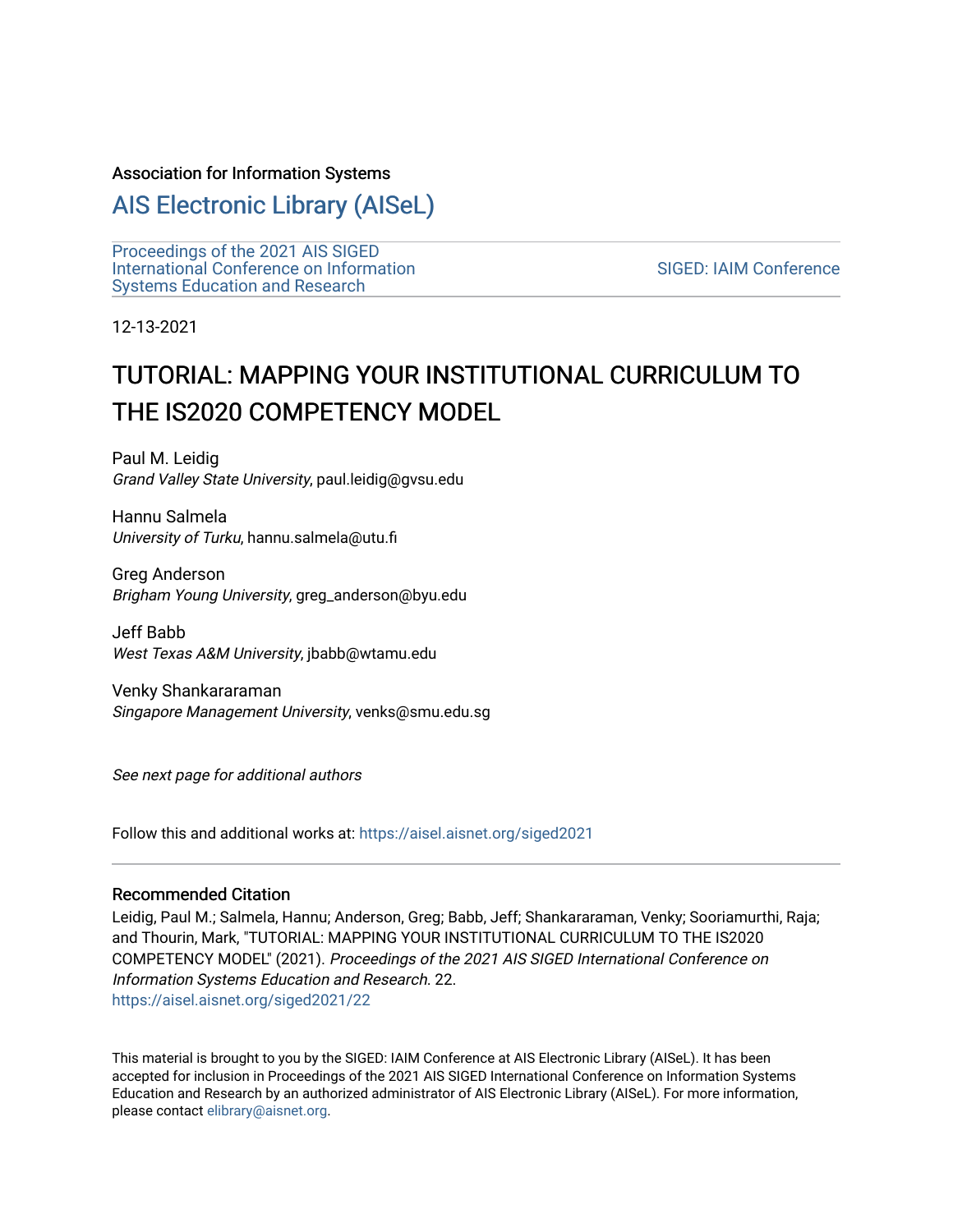#### Authors

Paul M. Leidig, Hannu Salmela, Greg Anderson, Jeff Babb, Venky Shankararaman, Raja Sooriamurthi, and Mark Thourin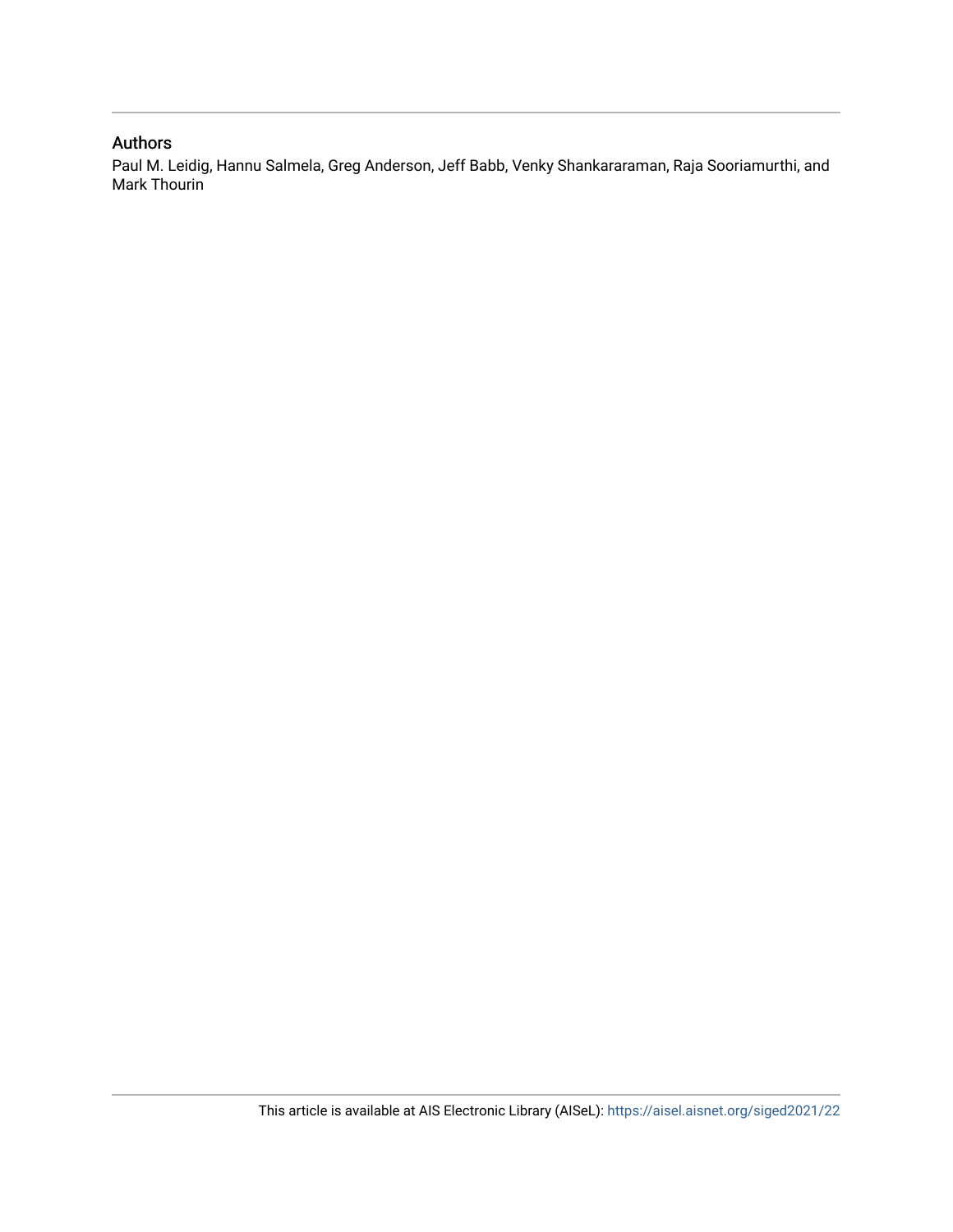## **TUTORIAL: MAPPING YOUR INSTITUTIONAL CURRICULUM TO THE IS2020 COMPETENCY MODEL**

Paul M. Leidig Grand Valley State University paul.leidig@gvsu.edu

Jeff Babb West Texas A&M University jbabb@wtamu.edu

Hannu Salmela University of Turku hannu.salmela@utu.fi

Venky Shankararaman Singapore Management Univ. venks@smu.edu.sg

Mark Thouin University of Texas at Dallas mark.thouin@utdallas.edu

Greg Anderson Brigham Young University greg\_anderson@byu.edu

Raja Sooriamurthi Carnegie Mellon University raja@cmu.edu

**Abstract:**

The Association of Computing Machinery (ACM) and the Association for Information Systems (AIS), two global professional and academic societies with a stake in Information Systems (IS) education, engaged in a project to revise the Information Systems Curriculum for bachelor's degrees. This tutorial introduces the recently approved IS2020 competency guidelines, hence serving to disseminate the IS competency model and related guidelines within the SIGED community. This tutorial session should be of interest to all IS academics, especially faculty developing college-level curricula in Information Systems.

**Keywords:** IS2020, Competency Model, Mapping

# **I. INTRODUCTION**

Curriculum guideline reports have a long history in providing guidance and advice on designing curriculum for IS programs. The IS2020 report is the latest iteration of model curriculum work. Before IS2020, the IS2010 report articulated guidelines as IS capabilities, knowledge and skill requirements, and characterized the core of the IS curriculum, electives, and career tracks [Topi et al. 2010]. The model curriculum report prior to IS2010, was IS2002 [Gorgone et al., 2003], which was a relatively minor update of IS'97 [Davis et al., 1997]. Both the IS2002 and IS'97 projects were a joint effort between the ACM, AIS, and DPMA/AITP (Data Processing Management Association/Association of Information Technology Professionals). The IS'97 project was preceded by DPMA'90 [Longenecker and Feinstein, 1991], the 1983 ACM Curriculum Recommendations [ACM 1983], and the 1973 ACM Curriculum Recommendations [Couger 1973].

The recommendations proffered in the IS2020 report [IS2020, 2020] articulate competencies that graduates should have upon completion of an IS undergraduate program. The specified competencies are divided into groupings of requisite competencies (that should be delivered in all IS programs) and elective competencies that students may receive depending on the specific profile and specialization within each program. By explicating associated pairings of knowledge elements, skill levels, and dispositions for both required and elective competencies, it is the belief that the recommendations of the IS2020 report will be conducive to the design of learning objectives for IS undergraduate programs and course design. As the focus is on competences, rather than on courses, the guidelines provide flexibility to customize curricula according to local institutional needs, and educational contexts, such as Computing Schools, Business Schools, and Information Schools.

This tutorial introduces the recently approved IS2020 competency guidelines, hence serving to disseminate the IS competency model and related guidelines within the SIGED community. The tutorial will use an interactive format where members of the task force will offer a hands-on experience by helping attendees align their institution IS undergraduate program's current or future academic curricula to the new competency-based structure. In addition, the tutorial seeks to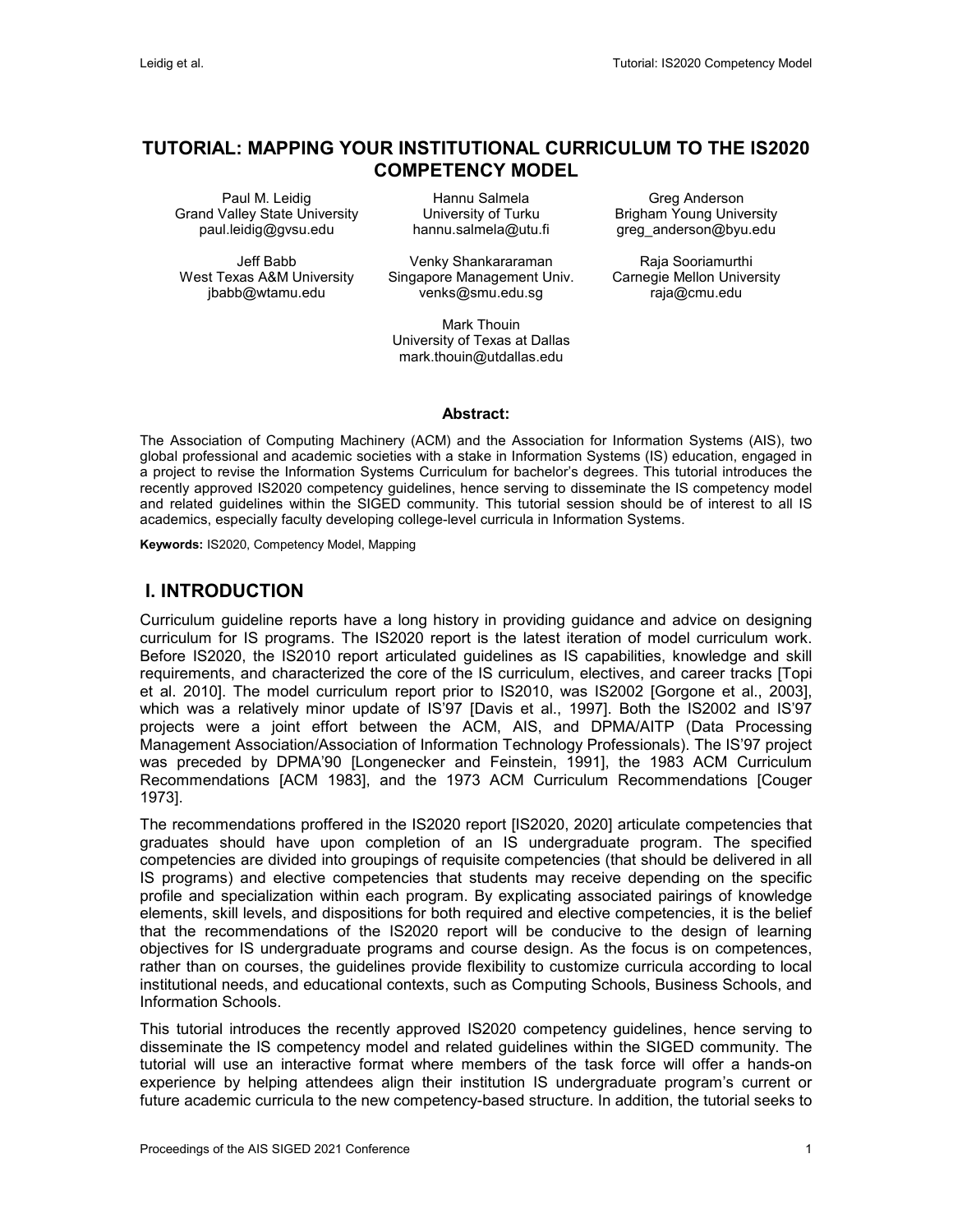facilitate discussion on the feasibility of a more continuous community-based approach to sustaining the guidelines. The task force seeks broad engagement of the SIGED community in this continuous and open effort. This tutorial session should be of interest to all IS academics, especially faculty developing college-level curricula in Information Systems.

# **II. TUTORIAL STRUCTURE**

Tutorial Duration: 90 min. Preferred Mode of Delivery: Virtual

This workshop offers a hands-on experience with presenters helping attendees align their institutional current and future academic curricula to the new competency-based structure, which defines competency expectations in making informed decisions for attendee's IS undergraduate programs. Specifically, attendees gain understanding of:

- Competency models: IS2020 Realms, Areas and Competencies; Knowledge/skill pairings and levels; Dispositions
- Curriculum course maps: Moving from competencies with knowledge/skills to course learning objectives; Cross-course mapping and planning
- Institutional mission and objective alignment

Presenters then work with attendees to align each attendee's curriculum to the IS2020 model using the following process adapted from Appendix 1 of IS2020 [IS2020, 2020].

Identify high level goals and choose specializations for a program

- 1. Define target competency levels for program
- 2. Select competencies, dispositions, knowledge skill pairings, and skill levels to support target program competency levels
- 3. Integrate chosen competencies, dispositions, knowledge skill pairings and skill levels to course design

The workshop will spend approximately 30% of the time on presenting the IS2020 model (i.e., competencies, knowledge areas/skills, dispositions, etc.) and 70% of the time with participants working on their course competency mappings and then sharing results with the group.

## **IV. REFERENCES**

- ACM (1983). ACM Recommendations for Information Systems, Volume II. New York: ACM Committee on Computer Curricula of ACM Education Board, 1983.
- Couger, J. D. (1973) Curriculum Recommendations for Undergraduate Programs in Information Systems. Communications of the ACM, 16(12), 727-749.
- Davis, G. B., Gorgone, J. T., Couger, J. D., Feinstein, D. L., & Longenecker Jr, H. E. (1997). IS'97: Model curriculum and guidelines for undergraduate degree programs in information systems. The DATA BASE for Advances in Information Systems, 28(1).
- DPMA (1981). DPMA Model Curriculum, 1981. Park Ridge, Illinois: Data Processing Management Association, 1981.
- DPMA (1986). DPMA Model Curriculum, 1986. Park Ridge, Illinois: Data Processing Management Association, 1986.
- Gorgone, J., Davis, G. B., Valacich, J. S., Topi, H., Feinstein, D. L., & Longenecker, H. E. (2003). IS 2002 model curriculum and guidelines for undergraduate degree programs in information systems. Communications of the Association for Information Systems, 11(1), 1.